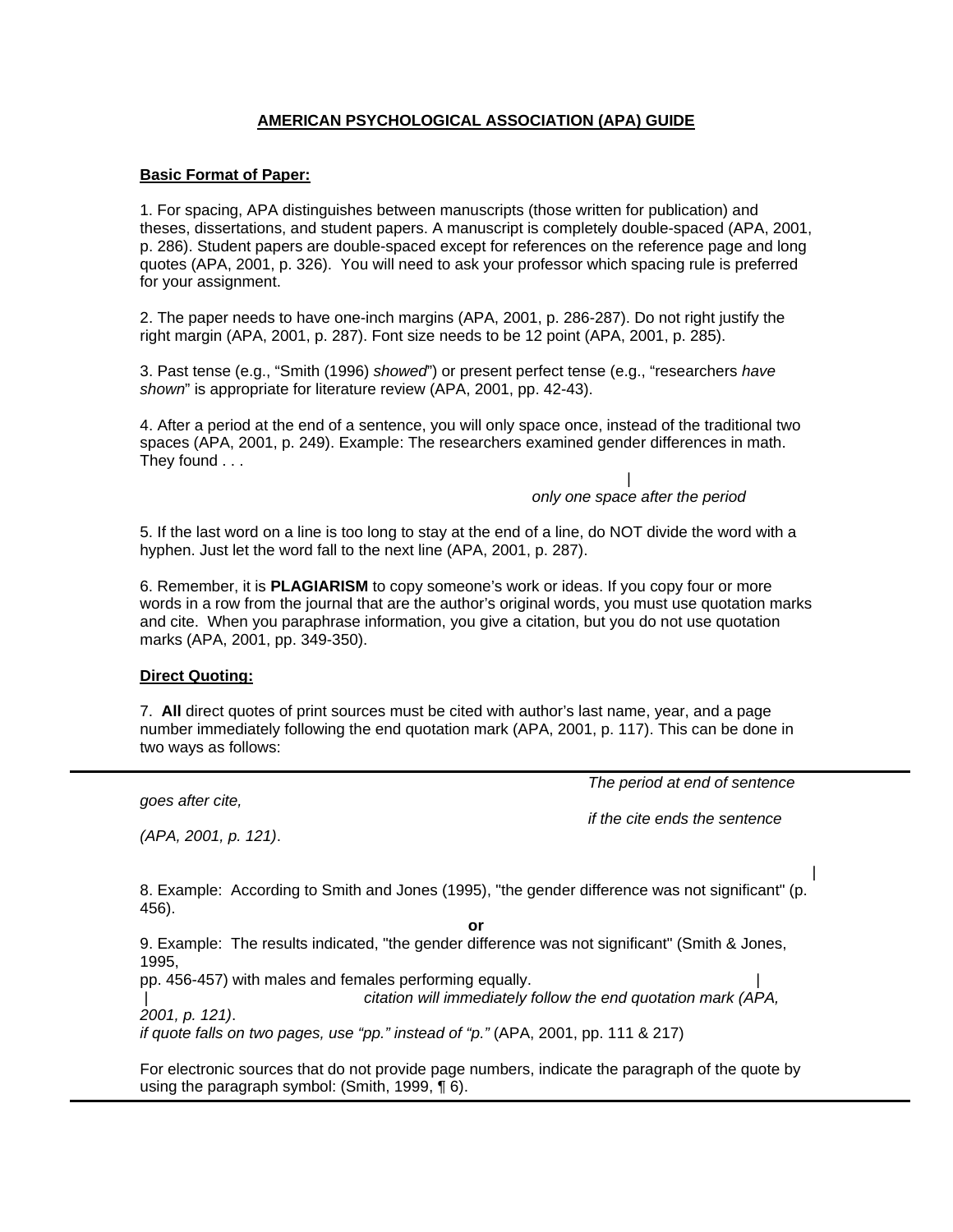10. Notice that you join two or more authors with the word *and* in the running text, but you use the ampersand (&) in parenthetical material (APA, 2001, p. 209).

11. A direct quote (one that is in quotation marks) must be just that - you cannot change one word of what you are quoting, leave any words out, or add any words without letting the reader know you've done so (APA, 2001, p. 118).

12. Again a quote must be exact, so if citations are embedded within your quote, these citations must also go in your quote. These embedded citations are not put on the reference page (unless you happen to cite them yourself elsewhere in the paper) (APA, 2001, p. 121).

13. You may change in a quote, without any explanation, the capitalization of a letter (a capital letter may be changed to a lower case and vice versa); you may change the punctuation mark at the end of sentence, or a double quote to a single quote (APA, 2001, p. 119)*.*

14. If there is an error in grammar, spelling, or punctuation that is in the text that you are quoting, you must quote the mistake since you must quote directly as written. However, you need to let the reader know that the mistake was not made by you. You do this by following the mistake with [*sic*]. The word, sic, is in italic. Then, continue your quote (APA, 2001, p. 118). This is NOT required for APA mistakes, just spelling, punctuation, or grammatical errors. Example: Smith (1990) indicated, "the students were concerned about his [*sic*] math grade" (p. 200).

 | *indicates that the mistake was in the* 

#### *original text as quoted*

15. If you need to add your own words to a quote for clarification, then your words must be placed in brackets (APA, 2001, p. 120).

Example: Smith (1990) indicated that "they [the students] were also concerned about drugs in the school" (p. 201).

#### | *indicates that these are your own words*

16. If you want to omit something within the sentence of the quote, you indicate this by placing three ellipsis points

( . . . ) where the information was left out. If you omit something between two sentences use four ellipsis points  $( \ldots )$ . Do NOT use the ellipsis points at the beginning or end of the quotation unless, in order to prevent misinterpretation, you need to emphasize that the quotation begins or ends in midsentence (APA, 2001, p. 119).

Example:Smith (1992) felt that "gender bias is evident on the SAT-Math . . . in favor of males" (p. 209)

 | *indicates more came after this, but it* 

*was left out* 

 *please note there ARE blank spaces* 

#### *between the ellipsis points*

17. If your quote is 40 or more words long, you block the quote. Hit the return key, and indent the left margin by tabbing once, and then type in the quote, single-spaced (if you are using spacing rules for a student paper). You **do not indent right margin**. The left margin is indented for every line of the quote. You **do NOT use quotation marks** when you block. However, you will need to cite the quote by telling the author, date, and page number of the quote (APA, 2001, p. 117).

----------------------------------------- (double-spacing paper)

--- and Smith (1996) found the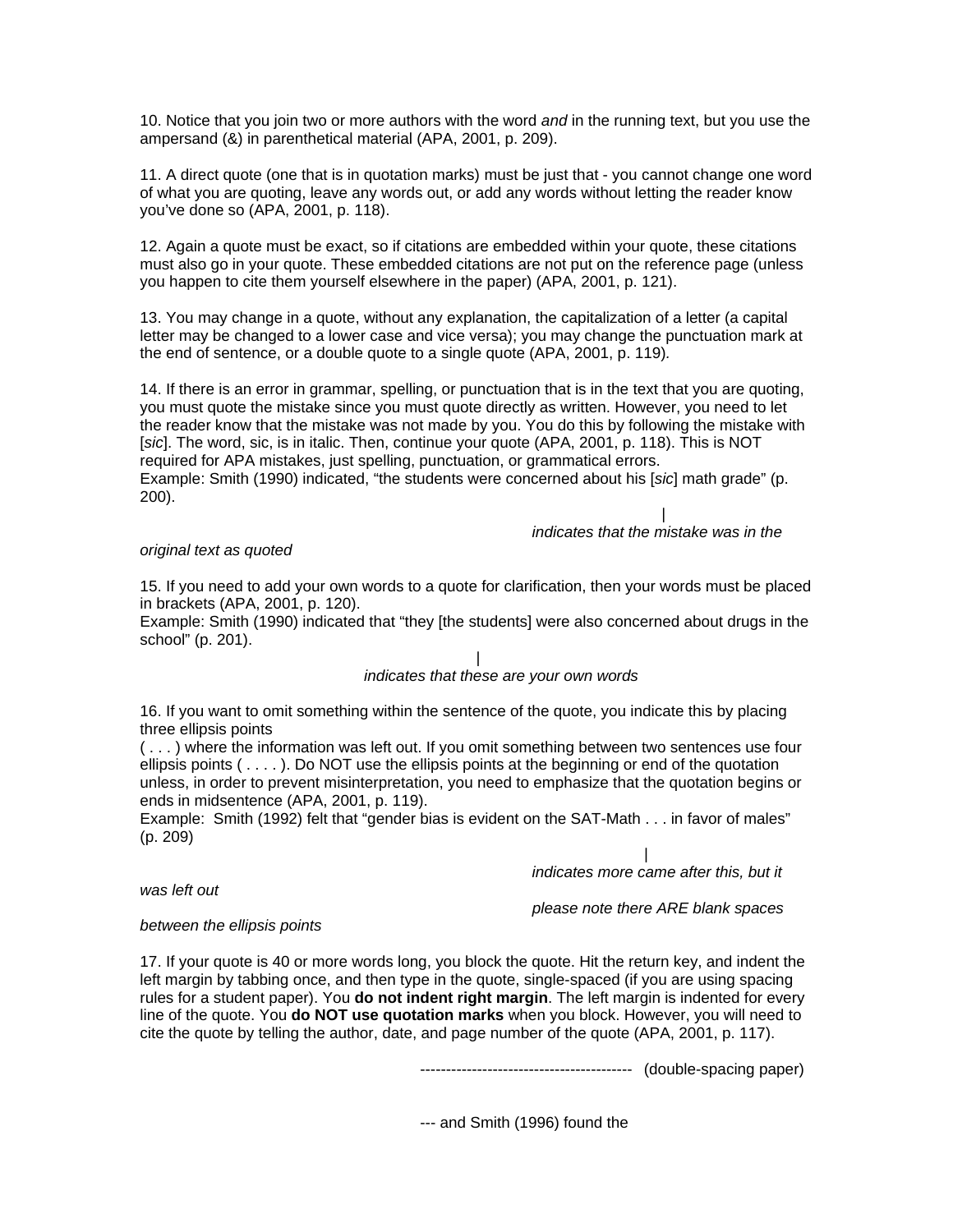following:

|                                                            |                     | (double-space line                                              |
|------------------------------------------------------------|---------------------|-----------------------------------------------------------------|
| before quote)<br>Left margin of entire quote               |                     | (single-space and                                               |
| indent left margin only)<br>is indented.<br>marks)         |                     | (Do not use quotation                                           |
| Note the period goes at end<br>quote)                      | ----------- (p. 99) | (double-space line after                                        |
| of sentence not after<br>citation.<br>(APA, 2001, p. 121). |                     | (begin doubling-spacing<br>paper again)<br>For rules on spacing |
| see                                                        |                     | APA, 2001, page 326.                                            |

18. If you quote something that is itself inside quotation marks, then use single quotes inside double quotes (APA, 2001, p. 119).

Example: Johnson (1990) found that "the 'normal' children did not score differently from the special education children" (p. 204).

*Johnson (1990) had the word normal in double quotes, so you put it in single* 

*quotes*

L

٦

19. Quotations should be used to make emphasis in the paper. They should not be used when you just don't feel like putting things in your own words or when you don't understand what the authors are saying, so you just quote it. A **high majority** of your paper should be written or paraphrased by you!

**Paraphrasing (Using Your Own Words to Describe the Author(s) Ideas):**

20. Paraphrasing requires the author's last name and the year of publication. Including the page number is OK, but it is not required (APA, 2001, p. 121). This can be done in two ways as follows:

21. Example: Smith and Jones (1995) did not find any significant differences between males and females.

**or** 

22. Example: Research has not indicated any significant differences between males and females (Smith & Jones, 1995).

23. If you want to cite more than one reference at a time, you list references in alphabetical order and separate by semicolons (APA, 2001, p. 212).

Example:Much of the research has shown no significant differences in gender (Brown & Smith, 1998; Dowd,

1990; Kaufman & McClean, 1997).

24. Begin the paragraph with letting the reader know who you are paraphrasing in the **first sentence** that is paraphrased. Thereafter, you do NOT need to give a citation for every sentence paraphrased in the paragraph. If it is clear that you are still referring to the same citation, no citation is necessary. However, when you change paragraphs, you must cite again whom you are paraphrasing and do this in the **first sentence** that is paraphrased.

25. The first time in **each** paragraph you paraphrase and use the author's name as part the sentence, you must follow the name by the date of the journal in parenthesis. After that, you just use author's name (no date) in that paragraph **if** the author's last name is in the paraphrased sentence (APA, 2001, p. 208).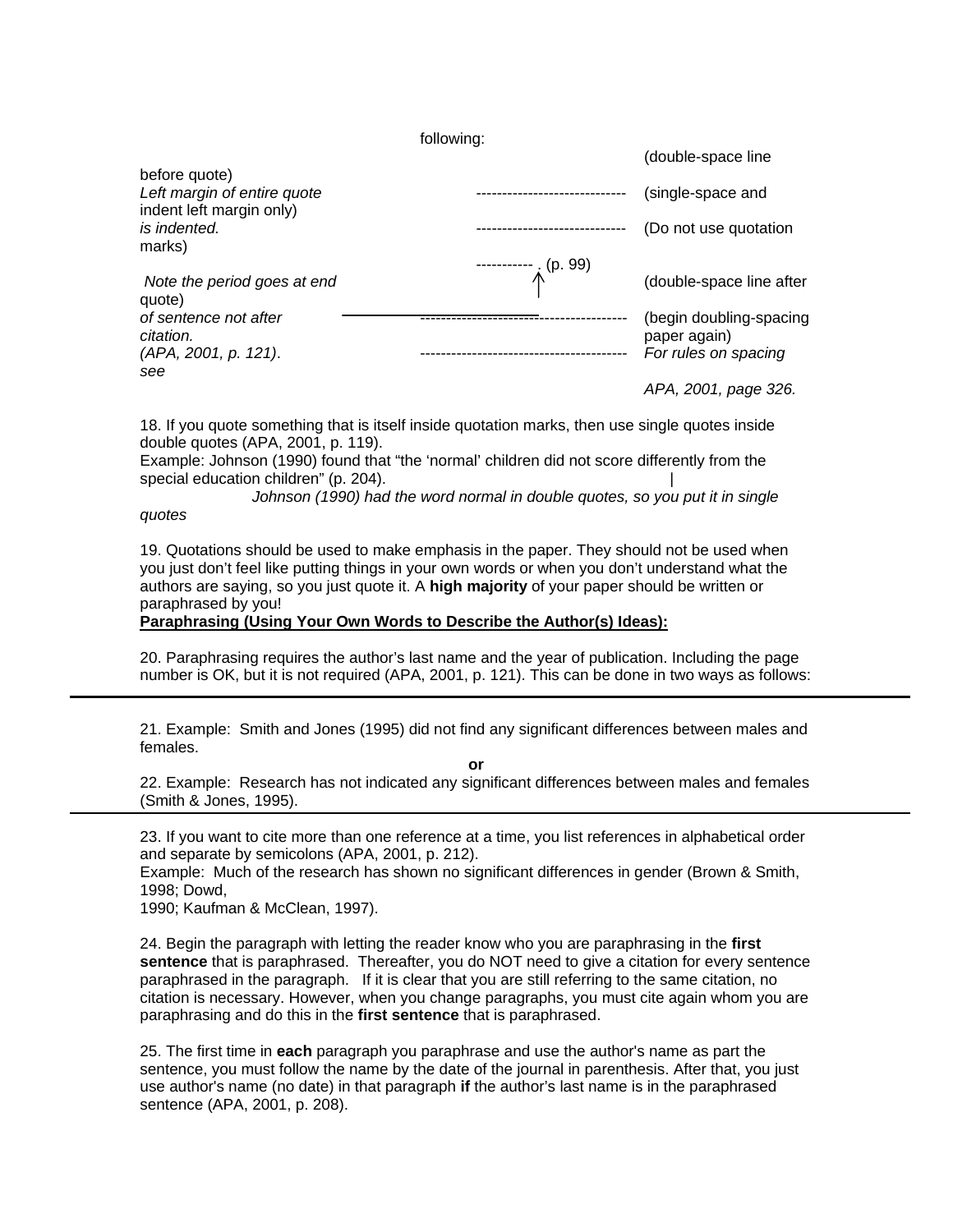However, if the citation does not use the author's last name as part of the paraphrased sentence but is cited in parentheses at end of sentence then the date MUST always follow the author's name (APA, 2001, p. 208). For example,

| first mention of Smith | Smith (1990) - - - - - - - - - - - - - - - -                    | - date follows since this is the                                   |
|------------------------|-----------------------------------------------------------------|--------------------------------------------------------------------|
|                        | sentence                                                        | using Smith's name in the                                          |
|                        | -------------- <sub>-</sub> -----------<br>second time Smith is | - no date since this is the                                        |
|                        | in sentence and                                                 | mentioned using Smith's name                                       |
|                        | -------------- <sub>-</sub> -----------                         | sentence is paraphrased                                            |
|                        | Smith (1990) said, "---------"<br>is a quote                    | -date follows since the sentence                                   |
|                        | Janis (1991) disagreed - - - - - - - .<br>mention of Janis      | -date follows since it is the first                                |
|                        | $------------(Smith, 1990)$ .                                   | -date follows since Smith is not<br>in sentence but in parentheses |

#### **For Both Quoting and Paraphrasing:**

26. If your source has three, four, or five authors, the first time you cite them, you must list them **all**. After that, you list the first author followed by "et al." for the rest of the paper (APA, 2001, pp. 208-209).

For six or more authors, you can use "et al." after the first author for the first and all cites in the body of the paper. On the reference page, you list them all if there are three to six authors. If there are seven or more, you list the first six followed by et al.

Example: Smith et al. (1995) were investigating . . .

(note: since "et al." stands for "and others," it takes a **plural verb**).

27. Don't talk about "the research" or "the study" without giving a citation in first sentence of paragraph.

28. Don't refer to "the article." Refer to the authors. For example, don't say, "in the article it was found..." Instead, say "Smith and Brown (1995) found..." (APA, 2001, p. 38).

29. Be concise and specific. For example, it is wordy to say, "The study conducted by Lev (1990) found. . . "

It is more concise to simply say, "Lev (1990) found . . ." (APA, 2001, pp. 34-35).

30. When citing, only use the author's last name. Don't put first name, title of article, where the author works, etc. (APA, 2001, p. 207).

31. You cannot change the order of the authors as they are presented in the article when you cite them. The last names cited in your text and on your reference page must follow the same order as they are listed on the publication.

32. You are likely to find the authors of your source (the primary source) citing others (a secondary source). If you want to cite the secondary source you may refer to this source, but you must also reference the primary source. The primary source will go on your reference page but not the secondary (APA, 2001, p. 247).

For example, you are reading Smith (1990). Smith refers to a study by Brown and you would like to cite Brown's study. In the text, do similar to the following: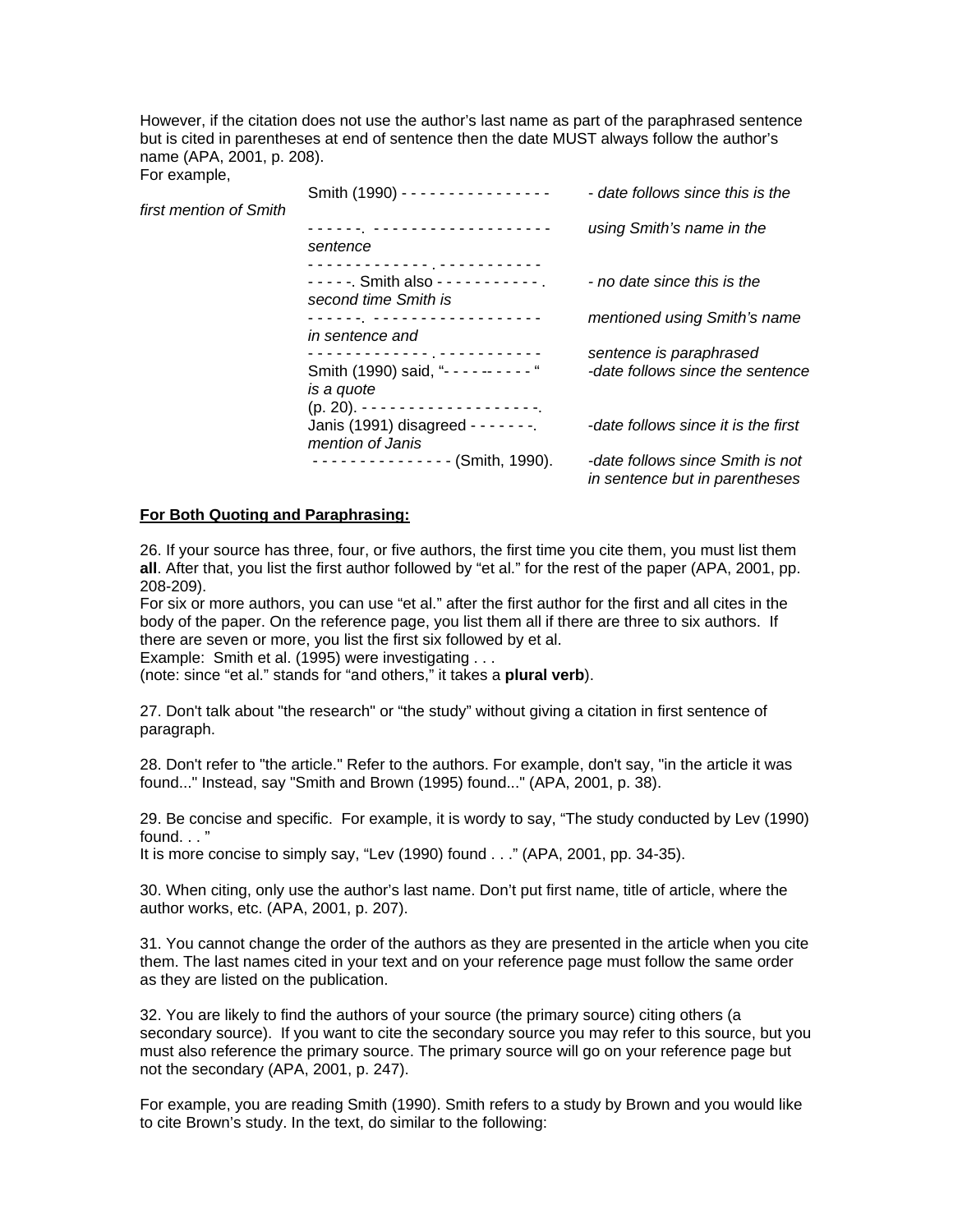Brown's study (as cited in Smith, 1990) was evidence . . .

#### **Reference Page:**

 $\overline{a}$ 

 $\overline{a}$ 

33. On a separate page, center the word: References, capitalizing only the "R." The word "References" is NOT in bold, underlined, or in bigger font (APA, 2001, p. 313). Double-space after the title, References, and single-space the citations (if you are using spacing rules for student papers). For student papers, single-spacing can be used to improve readability, but you doublespace between each citation (APA, 2001, p. 326). List the references in alphabetical order according to the first author's last name (APA, 2001, p. 219).

#### 34. To reference a **journal** article APA style (APA, 2001, p. 240):

|                                                                                                   | References<br>- center and type in          |
|---------------------------------------------------------------------------------------------------|---------------------------------------------|
| plain text                                                                                        |                                             |
|                                                                                                   | - double-space before                       |
| first reference                                                                                   |                                             |
| first initial of first name                                                                       | The comma before the ampersand is necessary |
| even if there                                                                                     |                                             |
| first initial of middle name                                                                      | are just two authors (APA, 2001, p. 240)    |
| Lastname, F. M., Lastname, F. M., & Lastname, F. M. (year). Title of the article.<br>single-space |                                             |
| Journal Name, Volume number, page numbers.<br>each reference                                      |                                             |
|                                                                                                   | one space after each period                 |
| (APA, 1994, p. 326).                                                                              |                                             |
| italicize journal name and vol. no.                                                               | (APA, 2001, p. 291)                         |
| indent all lines after the first                                                                  |                                             |
| - double-space before next reference                                                              |                                             |
| (APA, 2001, p. 326)                                                                               |                                             |

Example: *If name includes Jr., III, etc., place after middle initial. Titles (PhD, MD, etc.) are not listed (APA, 1994, p. 248, #23)* 

Smith, C. L., Jr., Nahrgang, D. K., & Petersen, B. T. (1995). Using writing to learn mathematics. *Mathematics Teacher, 79,* 461-465.

*title is capitalized* 

 *(APA, 2001, p. 226)* 

*Only the FIRST letter of first word of the* 

 35. In the journal reference, only the first letter of the title of the journal is capitalized unless the title contains a proper noun (APA, 2001, p. 226), or a word follows a colon or dash (APA, 2001, p. 95). Example: Jones, J. J. (1990). Gender differences in math: A study conducted in Tennessee. *Mathematics Teacher, 3,* 4-6. *capitalized because it is the capitalized because it is a proper noun* 

*first letter of first word after a colon* 

36. If the journal has a volume and an issue number (e.g., Volume 16 No. 4), **AND** if, and only if, each issue of a journal begins on page 1, give the issue number in parentheses immediately after the volume number (APA, 2001, p. 227).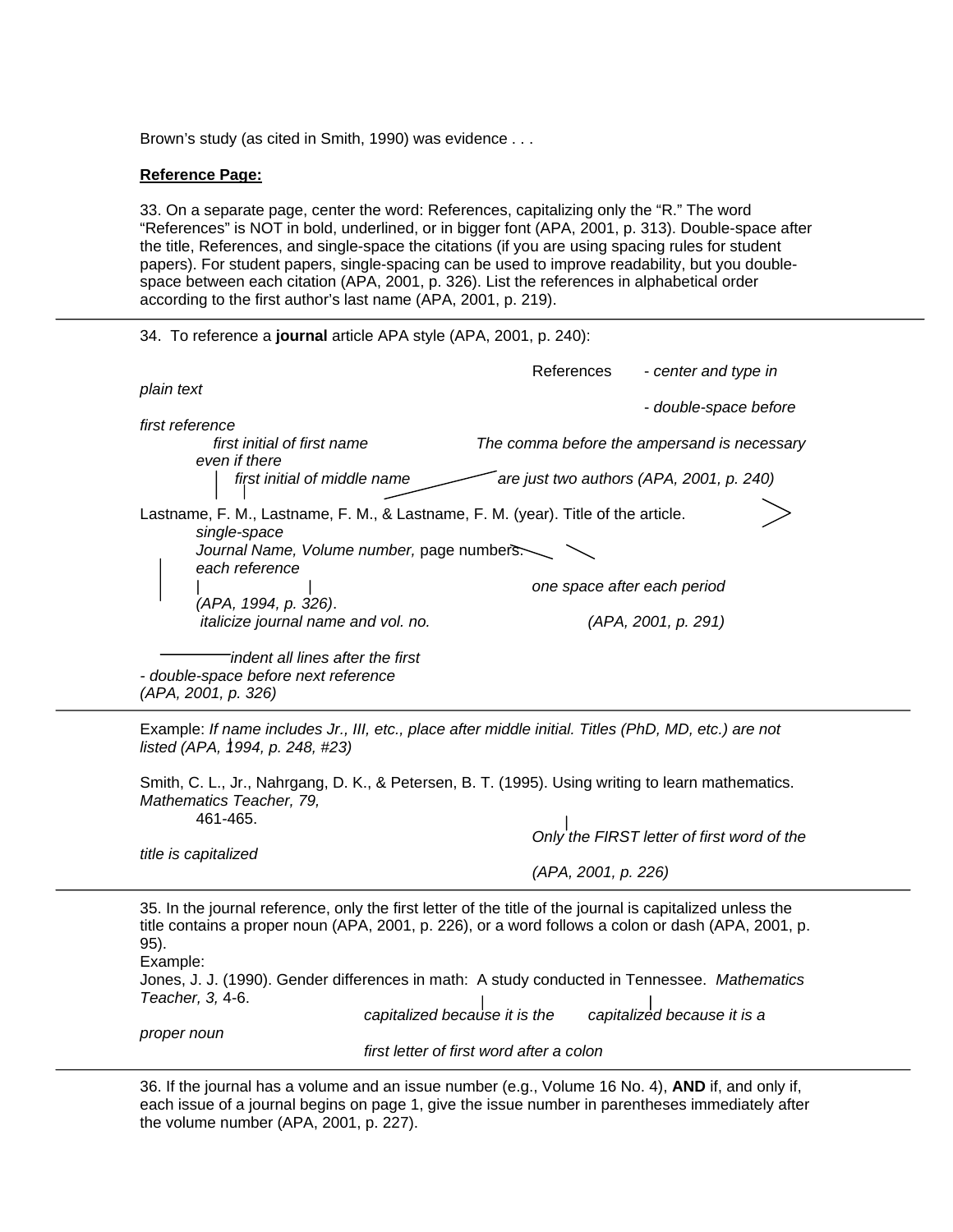Example: Smith, B. J., & Brown, T. (1997). Learning style differences in males and females. *Journal of Educational* 

*Psychology, 14*(4), 49-50.

I

ֺ

Ï

*The issue number is not italicized*

37. If you found your journal article from an electronic database and printed the article from the computer, you will need to indicate it is an electronic version after the title of the article. (APA, 2001, p. 271). Example: Vance, G. H., & Doe, J. (1990). Role of references [Electronic version]. *Journal of Referencing, 78,* 90-91.  $\overline{a}$ 

| 38. To reference a magazine article APA style (APA, 2001, pp. 241-242): |               |                  |                                                                                               |               |  |
|-------------------------------------------------------------------------|---------------|------------------|-----------------------------------------------------------------------------------------------|---------------|--|
|                                                                         | month and day | Title of article | Name of magazine                                                                              | vol. no. page |  |
| numbers                                                                 |               |                  | <br>Schrof, J. M. (1993, August 2). The gender machine. U.S. News & World Report, 115, 42-44. |               |  |
|                                                                         |               |                  |                                                                                               |               |  |

39. To reference a **book** APA style (APA, 2001, p. 248):

*remember, even if just two authors, a comma is placed before the ampersand*  |

Smith, L. R., & Jones, S. T. (1992). *Educational research: An introduction* (4th ed.). Scottsdale, AZ: Gorsuch Scarisbrick Publishers. | | | || || || || || || | *the title of the book the edition of the book city & two the publishers (italicized) (not italicized) letter abbreviation of state of publishers* 

40. To reference a **paper presentation** found in an **ERIC document** (APA, 2001, p. 260):

*Month of presentation The title of presentation*

 | | Thrower, E. E. (1997, May). *Reaching teen audiences.* Paper presented at the annual meeting of the Alabama

Operation Lifesaver, Montevallo, AL. (ERIC Document Reproduction Service No. ED439249) |

where it was presented city two letter abbreviation of state the ERIC *number* 

 *NO*

*PERIOD* 

To cite an **ERIC report**, see page 257 in the APA manual, #43.

To cite an **Internet–only journal**, see bottom of page 272, #72 in the APA manual. For reference examples not given in this handout, see pages 232-239 in APA manual.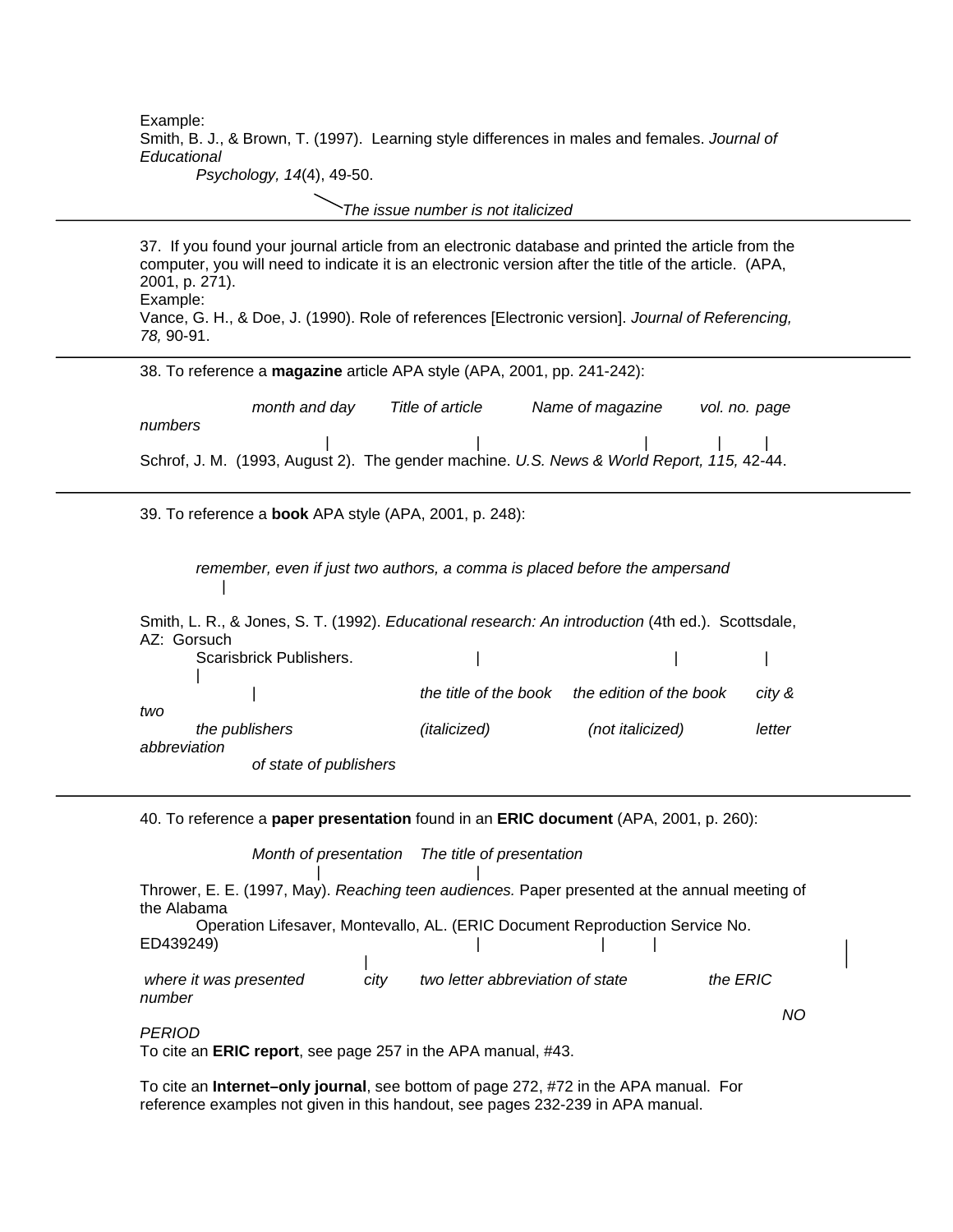41. For the reference of books, reports, presentations, brochures, and other separate, nonperiodical publications, the two-letter abbreviation of the state is cited. For a list of all the states and territories and their two-letter abbreviation see page 218 of the APA manual. Exception: The two letter state abbreviation is not used after major cities well known for publishing (APA, 2001, p. 217). These cities include:

| <b>Baltimore</b> | New York      | Amsterdam     | Paris     |
|------------------|---------------|---------------|-----------|
| <b>Boston</b>    | Philadelphia  | Jerusalem     | Rome      |
| Chicago          | San Francisco | London        | Stockholm |
| Los Angeles      |               | Milan         | Tokyo     |
|                  |               | <b>Moscow</b> | Vienna    |

42. References on the reference page **must** be cited in the body of the paper, and those cited in the paper **must** be on the reference page (You can't have anything on the reference page that isn't cited in paper and vice versa.) (APA, 2001, pp. 215-216). The exceptions are embedded citations and secondary sources. These citations do not go on the reference page (APA, 2001, pp. 121 & 247).

### **Rules with numbers:**

٦

43. Basically, numbers nine and lower must be spelled out (ninth grade); numbers ten and greater should be expressed as a figure (12th grade) (APA, 2001, p. 122). As usual, there are exceptions. These include the following:

44. If a number is the first word in a sentence, it is always spelled out. However, if possible, try to write the sentence so that a number isn't the first word (APA, 2001, p. 126).

45. All numbers below 10 that are grouped for comparison with numbers 10 and above are used as figures (APA, 2001, p. 123). Example: The child played with 8 of the 12 toys (Smith, 1990).

46. All numbers are expressed in figures that are mathematical or statistical functions (e.g., divided by 3)

decimal or fractional quantities, quartiles and percentiles, (e.g., 2 1/2 times, the 1st quartile)

percentages (e.g., 5% of the sample)

that represent time, ages, dates (e.g., 2:00 a.m., 2 months, 4 years, March 01, 1999)

sample size; subsample size; or population size, (e.g., from a population of 9 first grade teachers, 6

teachers were chosen for the research; the control group contained 3 teachers, and the treatment

group contained 3.)

Numbers that denote a specific place in a numbered series are also expressed as figures. (e.g., Grade 8

but eighth grade) (APA, 2001, pp. 124-125).

47. When typing percentages, you will use the % sign to mean percent (APA, 2001, p. 124). Example: If you want to express ninety percent in APA, you type: **90%**

but if you want to indicate the ninetieth percentile, you type: **90th percentile**

48. To make a number plural, simply add an *s* without using an apostrophe (APA, 2001, p. 130). Example: In the 1980s . . .

49. A comma is required in numbers over three digits. Example: 1,453 (comma is required). The exceptions are page numbers, binary digits, serial numbers, degrees of freedom, acoustic frequency designations, degrees of temperature, the date expressed in years, and numbers to the right of a decimal point (APA, 2001, p. 129).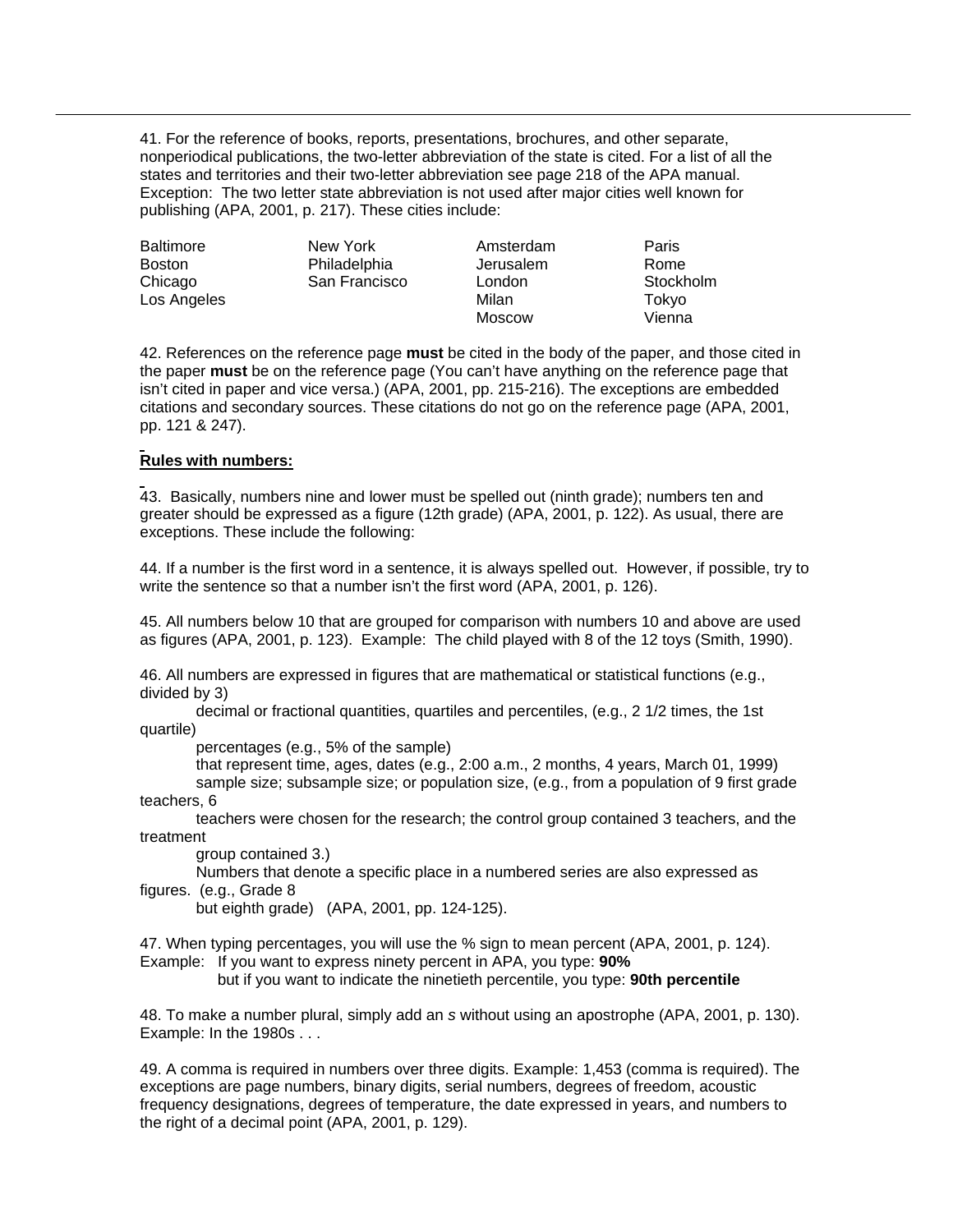50. For other rules concerning numbers, see pages 122-130 in APA Manual.

### **Referring to persons with disabilities:**

51. If your paper refers to people with disabilities, the disability needs to be mentioned **after** the person is mentioned (APA, 2001, pp. 75-76). Example: Correct: A student with a learning disability (*student mentioned first)* Incorrect: A learning disabled student *(disability mentioned before student)*

# **Using an Abbreviation or Acronym:**

52. If you want to use an abbreviation like ADD for attention deficit disorder, the abbreviation must be defined first before you can use it. To do this, first spell out what the abbreviation means followed by the abbreviation in parentheses (APA, 2001, p. 104). Example: The student with attention deficit disorder (ADD) can be seen to . . .

Then you **MUST** use the abbreviation ADD with no parentheses for the rest of your paper.

53. Do NOT use periods in capital letter abbreviations (APA, 2001, p. 110). In other words, don't abbreviate as A.D.D. but use ADD.

54. To make an abbreviation plural, simply add an *s* without using an apostrophe (APA, 2001, p. 110).

Example: IQs

55. Do not overuse abbreviations. The whole point is to help the reader. Overuse hinders reading comprehension; therefore, only use abbreviations that will help you communicate to the reader (APA, 2001, p. 104). Further, DON'T ask reader to learn an abbreviation that you never use.

56. APA allows one to use abbreviations that are accepted as word entries in *Merriam-Webster's Collegiate Dictionary* without having to spell out their meaning. So you don't have to write them out the first time you use them (APA, 2001, p. 105). These include:

| IQ | <b>REM</b> | <b>ESP</b> | AIDS | HIV | <b>NADP</b> |
|----|------------|------------|------|-----|-------------|
|    | ACTH       |            |      |     |             |

Not included, as you might think, is grade point average. You would need to write out grade point average the first time you use it in the text if you want to use the abbreviation GPA. And it is written "grade point average," not "grade-point-average" (APA, 2001, p. 90).

57. You also cannot use Latin abbreviations in the text in nonparenthetical material. In other words, use Latin abbreviations only when they are inside parentheses. Otherwise, you use the English translation (APA, 2001, p. 106). Examples:

| CAN'T USE | USE INSTEAD:    |
|-----------|-----------------|
| e.g.      | for example     |
| etc.      | and so forth    |
| VS.       | versus, against |
| i.e.      | that is         |
|           |                 |

The exception to this rule is the Latin abbreviation et al., which means "and others."

#### **Commas:**

58. With a series of three or more, a comma **is used** before the word "and" (APA, 2001, p. 78). Example: Smith's (1990) subjects included 66 African Americans, 83 Hispanic Americans, and 89 Native Americans.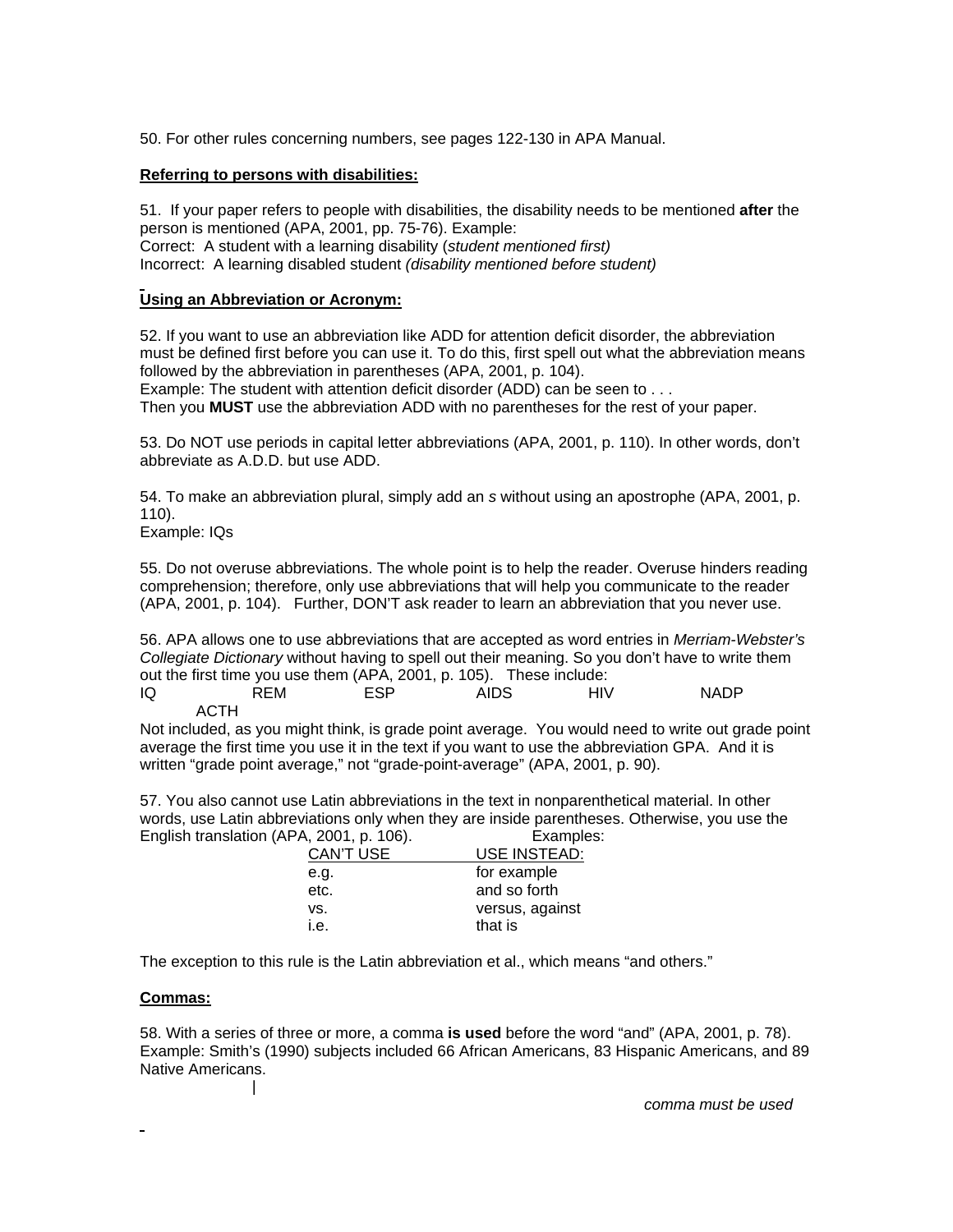### **Colons:**

59. A colon can be used only if what comes before the colon is a complete independent clause (a complete sentence). If what follows the colon is also a complete sentence, then the first letter of that clause will be capitalized (APA, 2001, p. 80).

### **Misuse of Slashes:**

60. A slash canNOT be used in and/or constructions. Example:

Incorrect: The students are majoring in elementary education "and/or" early childhood education. Correct: The students are majoring in elementary education, early childhood education, or both.

61. A slash canNOT be used in "he/she" constructions. Further, it is best to avoid using gender specific pronouns altogether, but if you must, use "he or she" and "she or he" (APA, 2001, pp. 66- 67). Examples:

Incorrect: The professor motivates students in the classroom when **he** reinforces other students doing well.

Incorrect: The professor motivates students in the classroom when **he/she** reinforces other students doing well. (*incorrect use of slash)*

OK: The professor motivates students in the classroom when **he or she** reinforces other students doing well.

Best: The professor motivates students in the classroom by reinforcing other students who do well. (*avoids using the gender specific pronoun)* 

# **Hyphens and Dashes:**

62. Hyphenate when using two or more compound modifiers having a common base. For example:

Correct:The subjects were given a pre- and post-test.

Or Also Correct: The subjects were given a pretest and a posttest.

The dash is only used to indicate a sudden interruption in the continuity of a sentence. (APA, 2001, pp. 81-82)

For example:

These 2 participants--1 from the first group and 1 from the second--were tested separately.

# **Spelling:**

63. The "official" dictionary chosen by the APA is the *Merriam-Webster's Collegiate Dictionary* (APA, 2001, p. 89).

If the dictionary gives a choice of how to spell a word, then use the first spelling listed (APA, 2001, p. 89).

For example, the first listing of the word "cannot" indicates the word is one word. "Cannot" as one word is the spelling you should use rather than writing the word as "can not."

This dictionary has a web site with an audio feature that allows one to click on a word and hear the pronunciation:

http://www.Merriam-Webster.com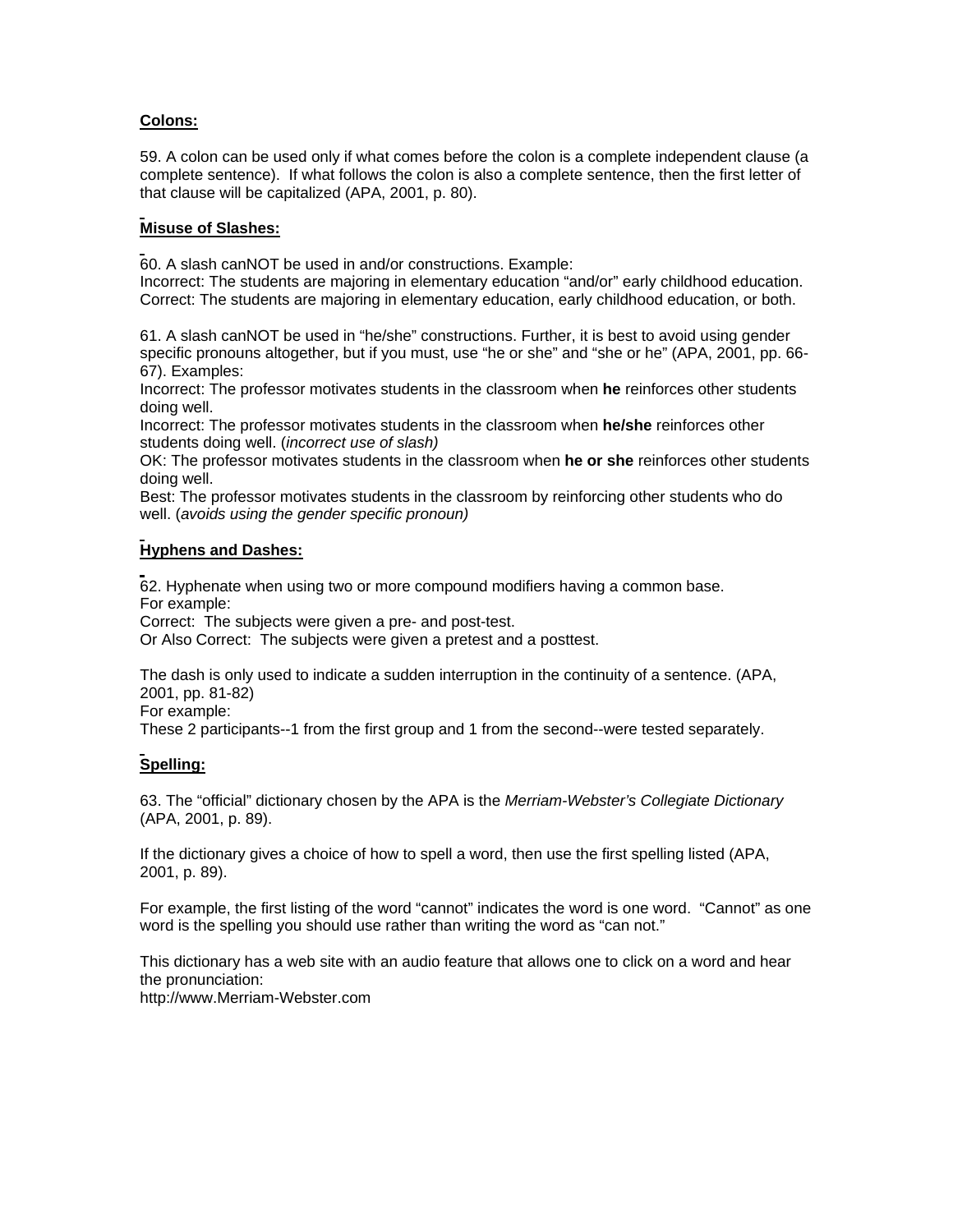### **THE FORMAT OF THE APA PAPER** (APA, 2001, pp. 306-320).

 *One-inch margins for entire paper: left, right, top, and bottom*  A Comparison 1 *Header is right justified and on every page. Tab before inserting page number*  $\overline{\phantom{a}}$ Running head: A COMPARISON OF DESIGNS *Running head is flush left*  $\overline{\phantom{a}}$  $\overline{\phantom{a}}$ A Comparison of Analysis of Covariance *Title of paper is centered*   $\overline{\phantom{a}}$  and Blocking Designs  $\overline{\phantom{a}}$  in Distance Education  $\overline{\phantom{a}}$  $\overline{\phantom{a}}$  Elizabeth Grace Eller *Author's name is centered*   $\overline{\phantom{a}}$ The University of Alabama *School affiliation is centered* 

 **64. Title Page** (APA, 2001, p. 306)

The first page is the title page. The recommended length for a title is 10 to 12 words (APA, 2001, p. 11). The title should identify the actual variables under investigation (APA, 2001, p. 10). It will include a running head, page number, and the page header (APA, 2001, p. 306). The page header is the title abbreviated that is shown at the top of all the pages of the paper. It should be no more than 50 characters long, counting letters, punctuation, and spaces between words (APA, 2001, p. 12).

#### **65. Abstract** (APA, 2001, p. 306)

 Abstract *Center the word, "Abstract"* This study compared the sensitivity of eight analyses *The first sentence is not indented*  procedures using data from a pilot of distance *Paragraph is double-spaced*  education project, Integrated Science 7. This project

A Comparison 2 *Page header and number are right justified* 

The second page is the abstract, which is a summary paragraph of the contents of the paper (APA, 2001, p. 12). It is numbered and contains the page header (APA, 2001, p. 306). It should not be longer than 120 words and it is only **one** paragraph (APA, 2001, p. 13). However, it is a paragraph and, therefore, should be at least three sentences in length.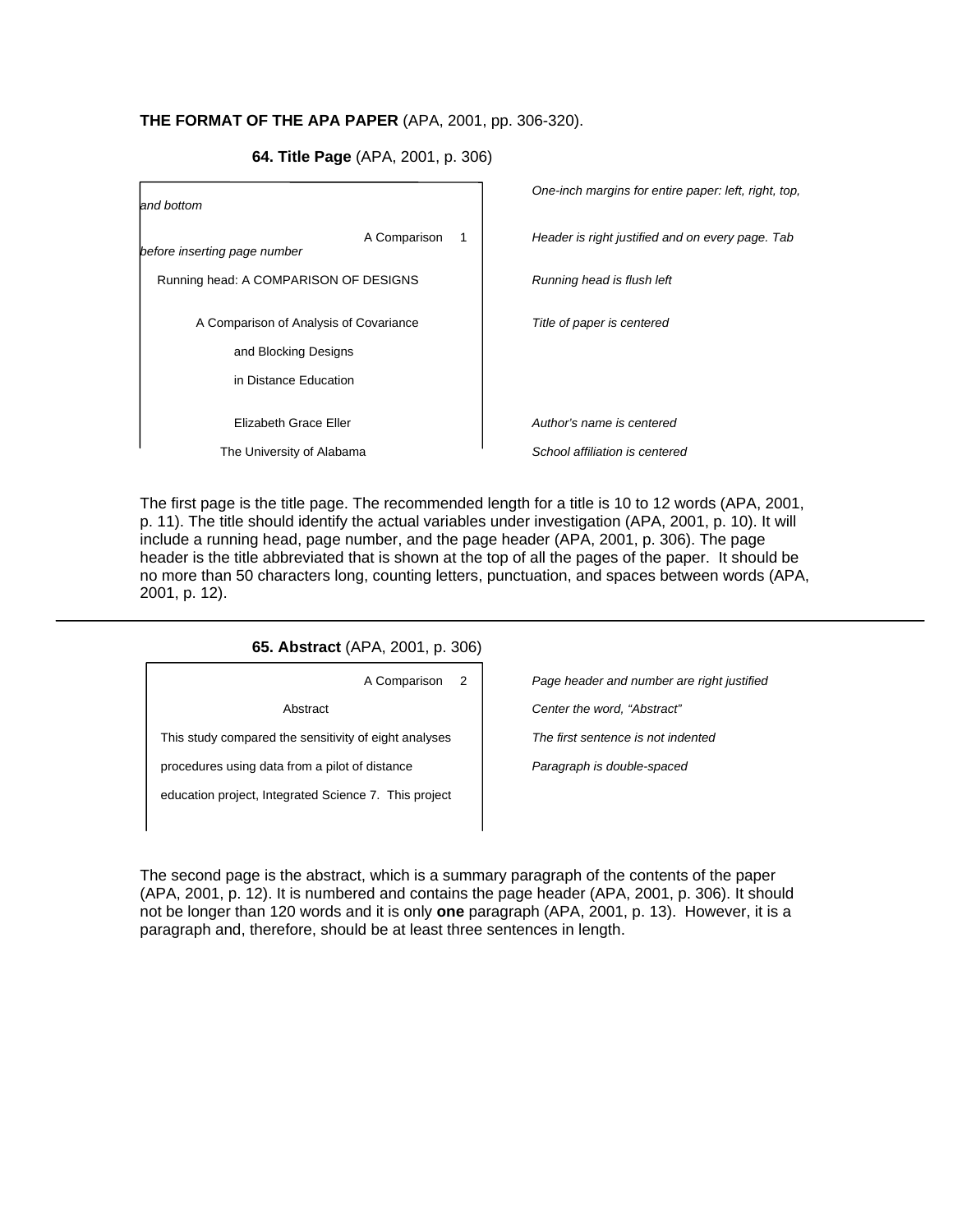**66. Body of Paper** (APA, 2001, p. 307)

| A Comparison<br>3                                                    | Page header and number are right justified           |
|----------------------------------------------------------------------|------------------------------------------------------|
| A Comparison of Analysis of Covariance and<br>one line, double-space | Title of paper is centered. If title does not fit on |
| <b>Blocking Designs in Distance Education</b>                        |                                                      |
| One task of educational researchers is to determine                  | Body of paper is double-spaced                       |
| the most appropriate statistical analysis to apply to their          |                                                      |
| data. A primary goal of the researcher is to use the most            |                                                      |

The third page starts the body of the paper. It is numbered and contains the page header. The title on this page should the title on the title page. For this assignment, it is the **body** of the paper that must be the required length (I will begin counting pages on page three of your paper).

### **67. Reference Page** (APA, 2001, p. 313)

 Bonnett, D. G. (1982). On post-hoc blocking. *Educational and Psychological Measurement, 42,* 35-38.

 Campbell, D. T., & Stanley, J. C. (1963). *Experimental and quasiexperimental designs for research.* Chicago: Rand McNally & Company.

A Comparison 8 *Page header and number are right justified* 

References *Center the word, "References"*

*Double-space between references*

 *Single-space references if you are using spacing rules for a student paper, as shown. Double-space references if you are using spacing rules for a manuscript.* 

Your last page(s) will be the reference page(s). It is numbered and contains the page header. If the reference page is longer than one page, you do not put the title, References, on the succeeding pages.

#### **Grammar and Usage Tips:**

 $\overline{a}$ 

68. Good to have at least three sentences in a paragraph.

69. Do not use words like "we" (APA, 2001, p. 39), "us," "our," or "you."

70. Effect and Affect: Usually, "Effect" is used as a noun. "Affect" is used as a verb.

71. "Group" takes a singular verb. For example: "the group **was**" **not** "the group **were**."

72. "Data" takes a plural verb. For example: "these data were," **not** "this data was" (APA, 2001, pp. 44-45).

73. "None" can take a singular or plural verb. When the noun that follows it is singular, use a singular verb; when the noun is plural, use a plural verb. Examples: None of the information **was** correct. (APA, 2001, p. 46) None of the children **were** finished.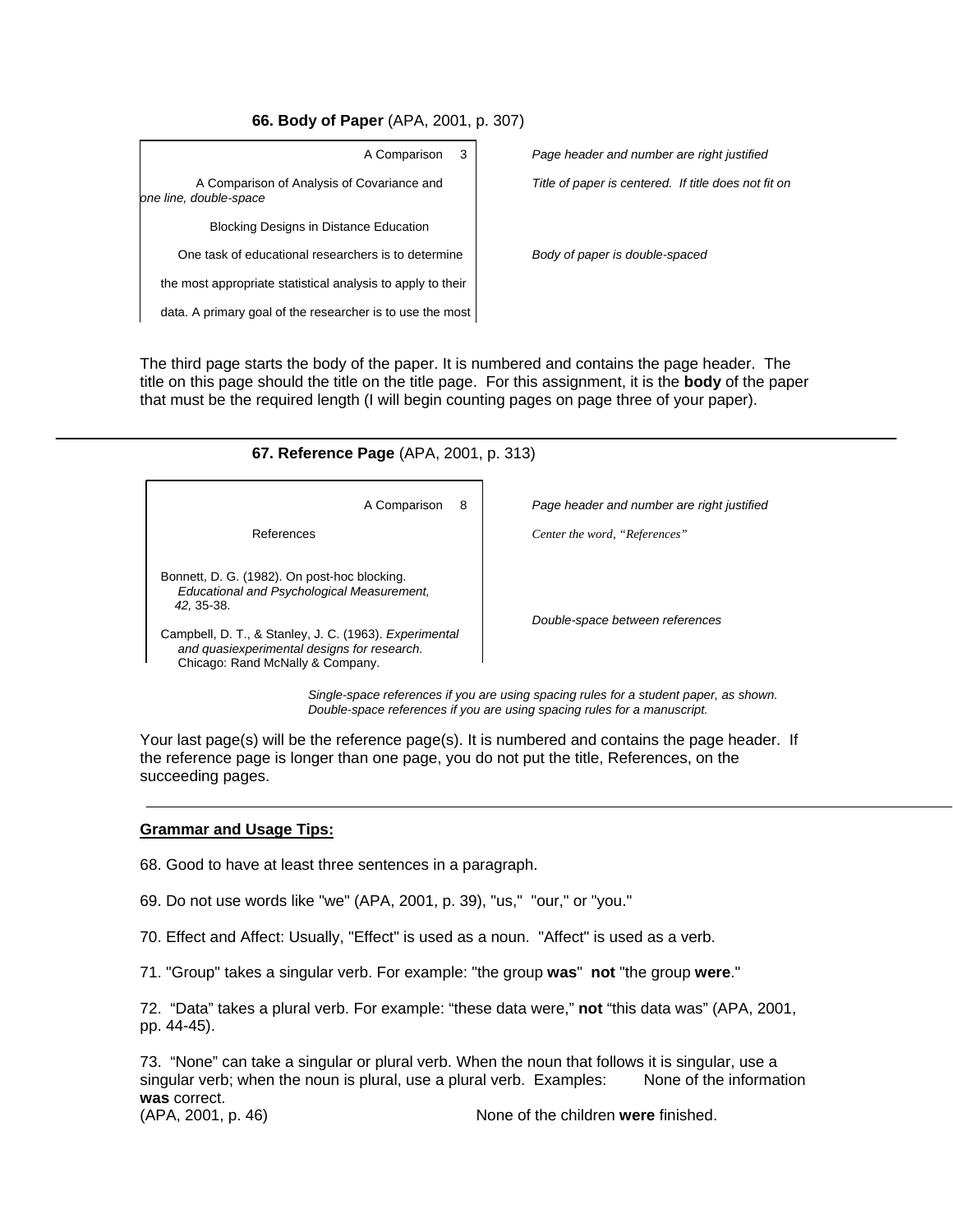74. Remember, results from a study DO NOT **prove**, only give a support for a theory. So**don't** say "Smith's (1990) results proved . . ." Say something like, "Smith's (1990) results indicated that  $\dots$ ," or "Smith's (1990) results gave support for  $\dots$ ."

75. Do not use contractions; for example, use "do not" instead of "don't."

76. When you give your paper a title, it must be original. You cannot use the title of the journal article you are critiquing because that is plagiarism. The title on the title page must match the title on first page of the body of the paper.

77. Correct any noun/verb disagreement. Writing center can help out in this area.

78. Further, correct any noun/pronoun disagreement (APA, 2001, p. 47). Example: Incorrect: If **a student** misbehaves, then **their** teacher should. . . Correct: If **students** misbehave, then **their** teacher . . .

79. Elements in a series should be parallel in form.

Incorrect: The participants were told to make themselves comfortable, instructions need to be read, and that they should ask about anything they did not understand.

Correct: The participants were told **to make** themselves comfortable, **to read** instructions, and **to ask** about anything they did not understand (APA, 2001, p. 60).

80. Don't end sentences with a preposition. Examples of prepositions are "in," "at," "for," and "on."

81. You do not use a comma before the word "but" unless what follows it is a complete sentence. Examples:

Bob took the test but failed. (no comma since what follows "but" is not a complete sentence) Bob took the test, but he failed. (comma since what follows "but" is a complete sentence))

82. Use of conjunctions such as "therefore." "Therefore" is preceded by a semicolon and followed by a comma if what preceds it and follows it is a complete sentence. "Therefore" is preceded by a comma and followed by a comma if what either preceds it or follows it is NOT a complete sentence. This applies to other conjunctions like "however," "nonetheless," "nevertheless," "whereas," etc. Examples:

Bob stayed up all night watching TV, therefore, failed his test.

Bob stayed up all night watching TV; therefore, he failed his test.

83. "Two" is a number. "Too" means also, excessive, or very. "To" is moving toward.

84. Use caution with words that are absolutes, such as "everyone." Incorrect: **Everyone** wants what is best for his or her children. *(Unfortunately, not everyone does.)*

Correct: **Most** want what is best for their children.

85. **Their** shows ownership. Their car was stolen. **There** refers to location. The phone is over there.  **They're** is the contraction of "they are" -- but you won't use contractions in this paper.

86. If you are using quotation marks to introduce an ironic comment, and the quotation is at the end of the sentence, then the period goes inside the quotation. Example: The behavior was deemed "normal."

 | *the period goes inside the quotation marks.*

87. To make a word plural, you add an *s*. To make a word possessive, you add an *'s.* If the word is plural and possessive, you add *s'*.